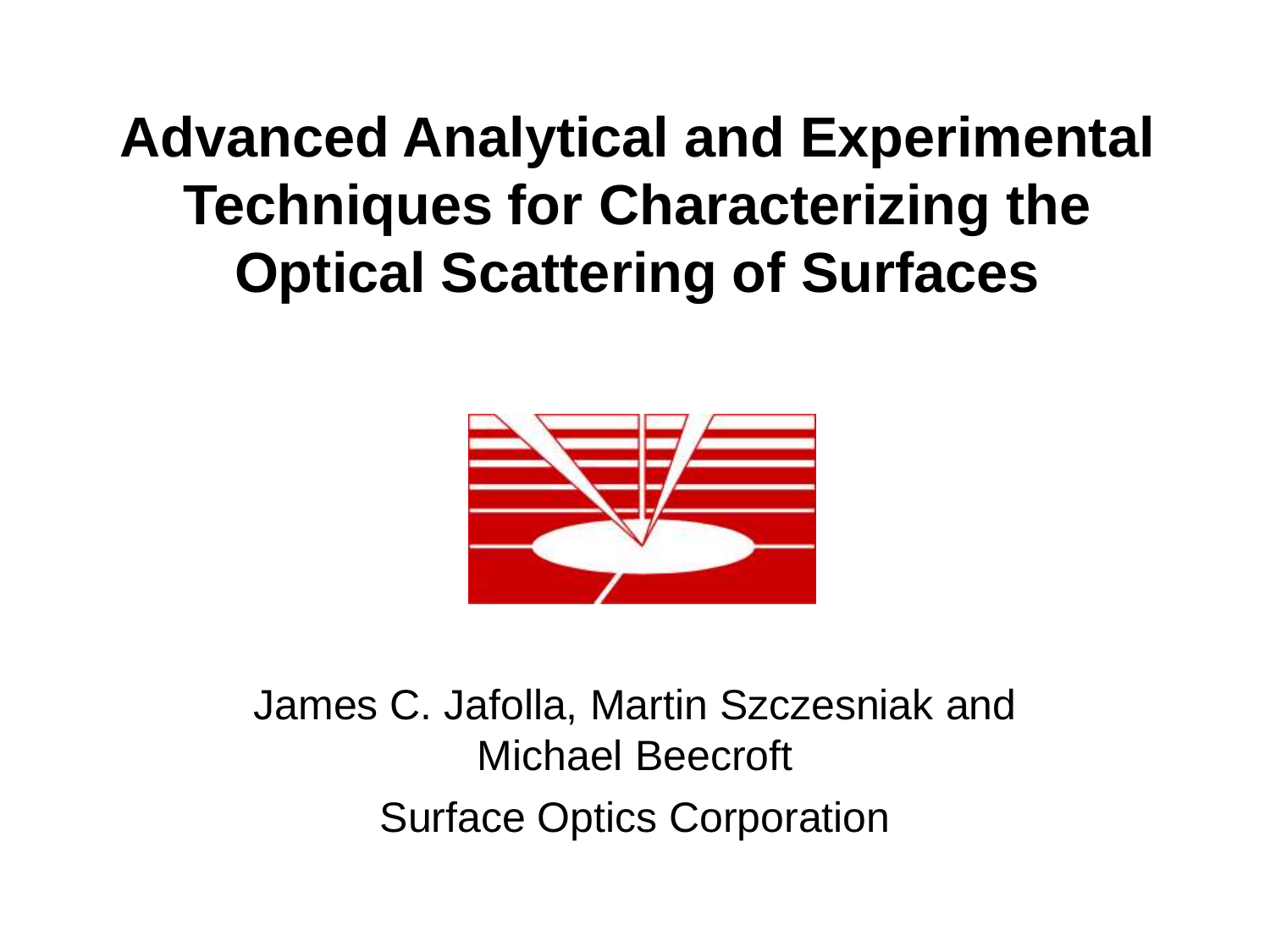# Bidirectional Reflectance Distribution Function (BRDF)



BRDF: 
$$
\rho'(\theta_i, \theta_r, \phi)
$$
  
\n
$$
\frac{\delta N_r(\theta_r, \phi)}{N_i(\theta_i)} = \rho'(\theta_i, \theta_r, \phi) \cos \theta_i \delta \Omega_i
$$
\nDHP:  $\rho$  ( $\theta$ )

$$
\frac{N_r}{N_i(\theta_i)} = \iint \rho'(\theta_i, \theta_r, \varphi) \cos \theta_r \sin \theta_r d\theta_r d\varphi
$$
  
=  $\rho_D(\theta_i)$ 

(These apply to isotropic surfaces; also,  $\phi \equiv \phi_r - \phi_i$  here.)

 $n\rho' = \rho_{\rho}$ For Lambertian Diffuse Surface

- = Outward Surface Normal Unit Vector  $\widehat{n}$
- $\theta_{i}$  $=$  Incident Zenith Angle
- $\theta_r$  = Reflected Zenith Angle
- $=$  Reflected Azimuth Angle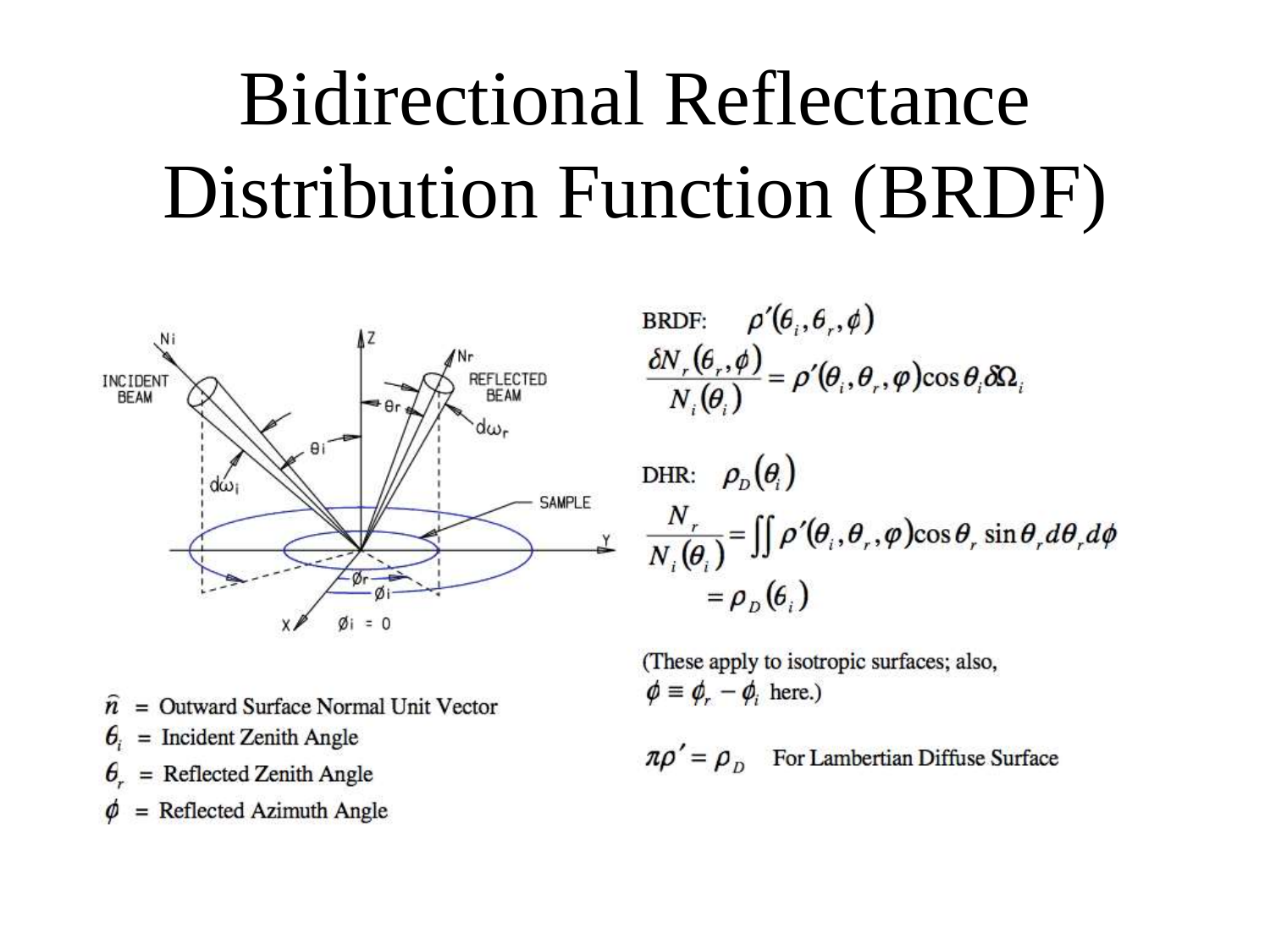### Pictorial Representation of BRDF



F. Nicodemus, "Directional Reflectance and Emissivity of an Opaque Surface", *Appl. Opt.,* **4**, 767-773, 1965.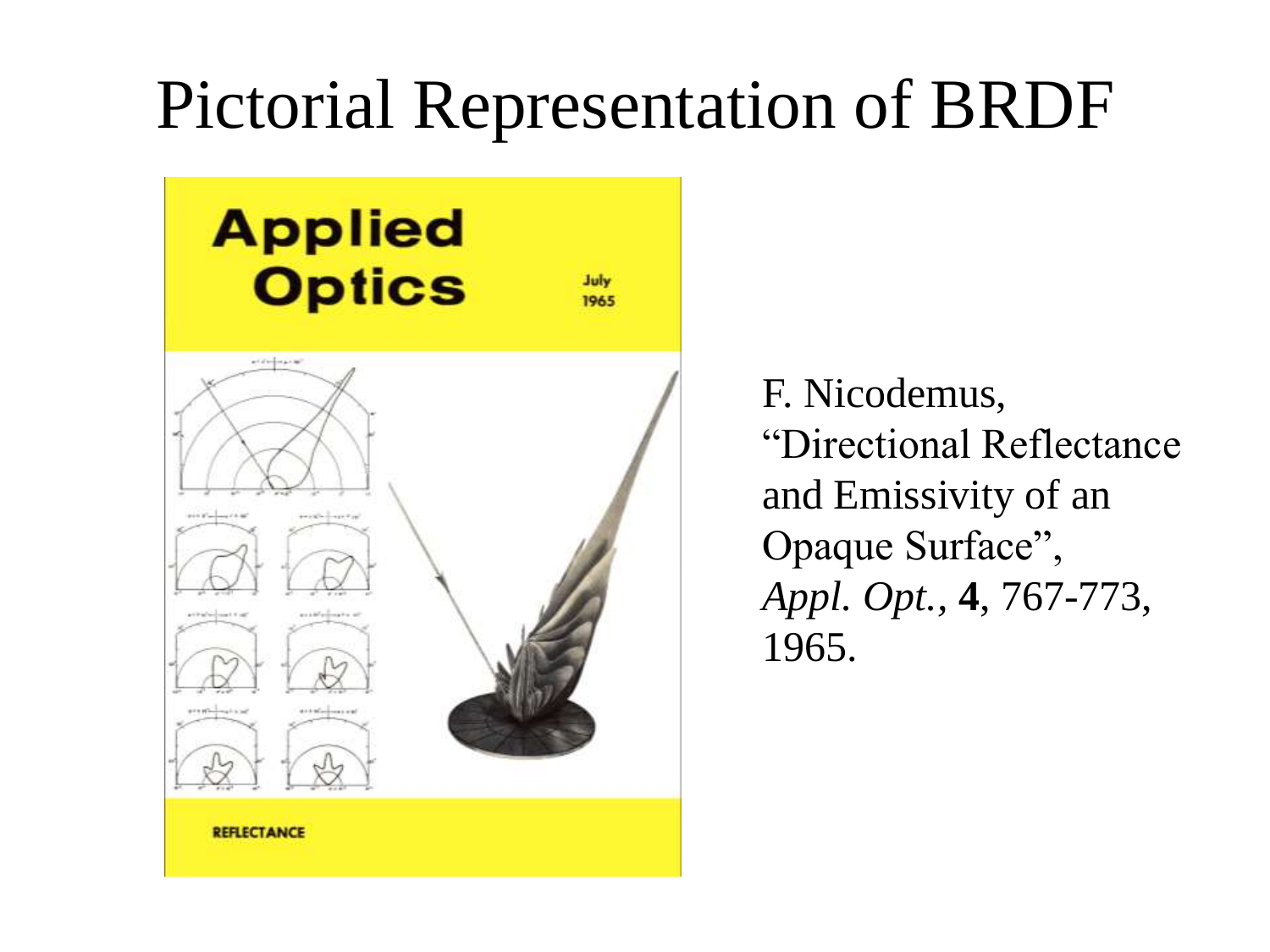## BRDF Measurements

BRDF Measurements Involve Mapping the Light Scattered into the Hemisphere

- Calibration to Known Diffuse Standards
- Normalized to HDR Measurements
- Goniometers Map the BRDF by Positioning Source and Detector in the Hemisphere



New Reflectometers Capture Image of Scattered Light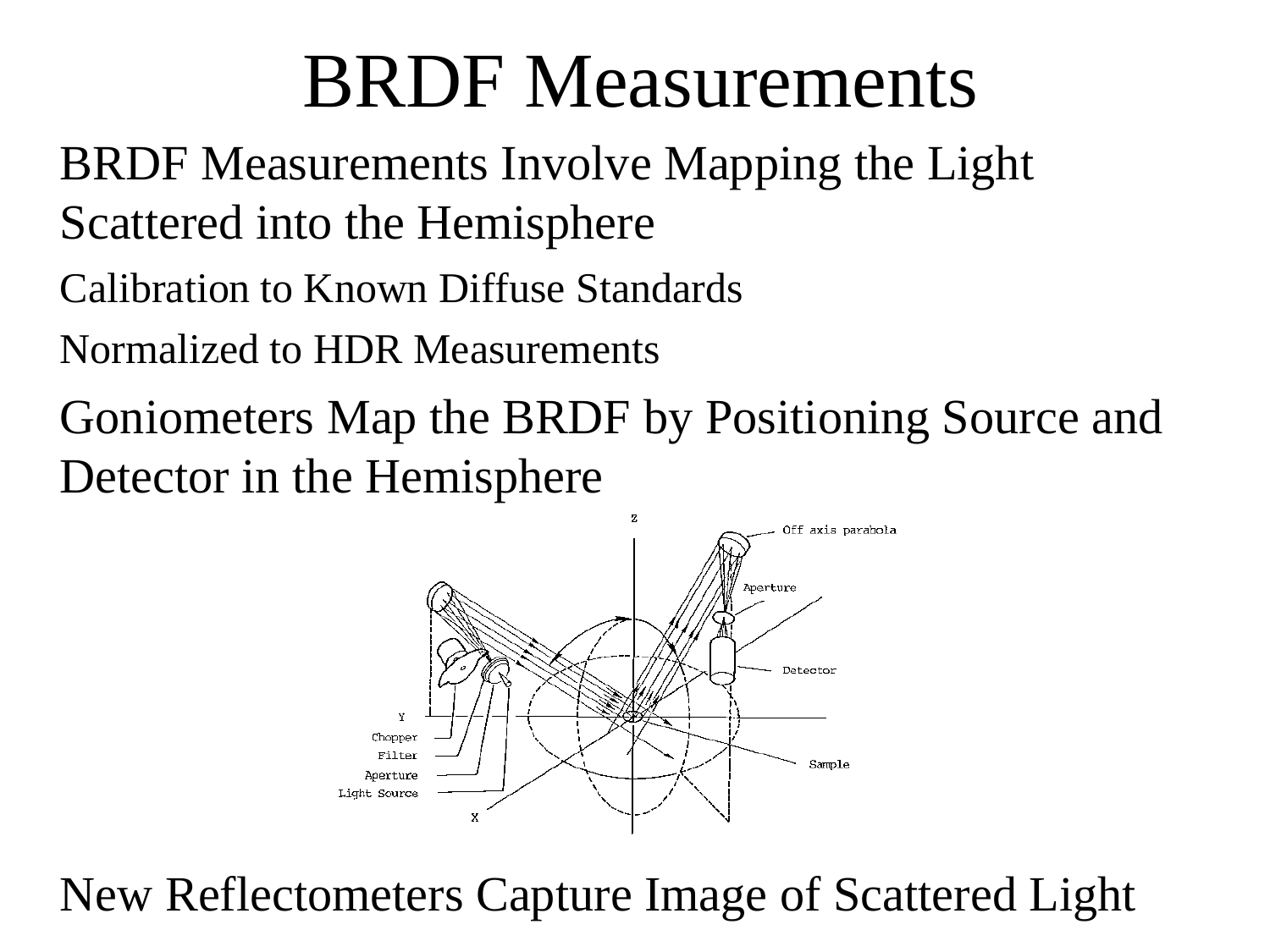### SOC-200/210 Bidirectional Reflectometers





- Broad-Band Sources,  $0.3 14$  Om
	- Quartz Halogen
	- Silicon Carbide Glower
	- Laser Diodes Optional
- Detectors
	- Si, InGaAs, MCT
- Wavelength Selection Using Narrow Band Filters
- Full Hemispherical Coverage (Four Axes Automation)
- Polarized (Mueller Matrix) BRDF
- $-$  Noise Floor  $\sim 10^{-3}$  sr<sup>-1</sup>
- Sample Size
	- Nominal 1" Diameter
	- Can Measure Powders & Liquids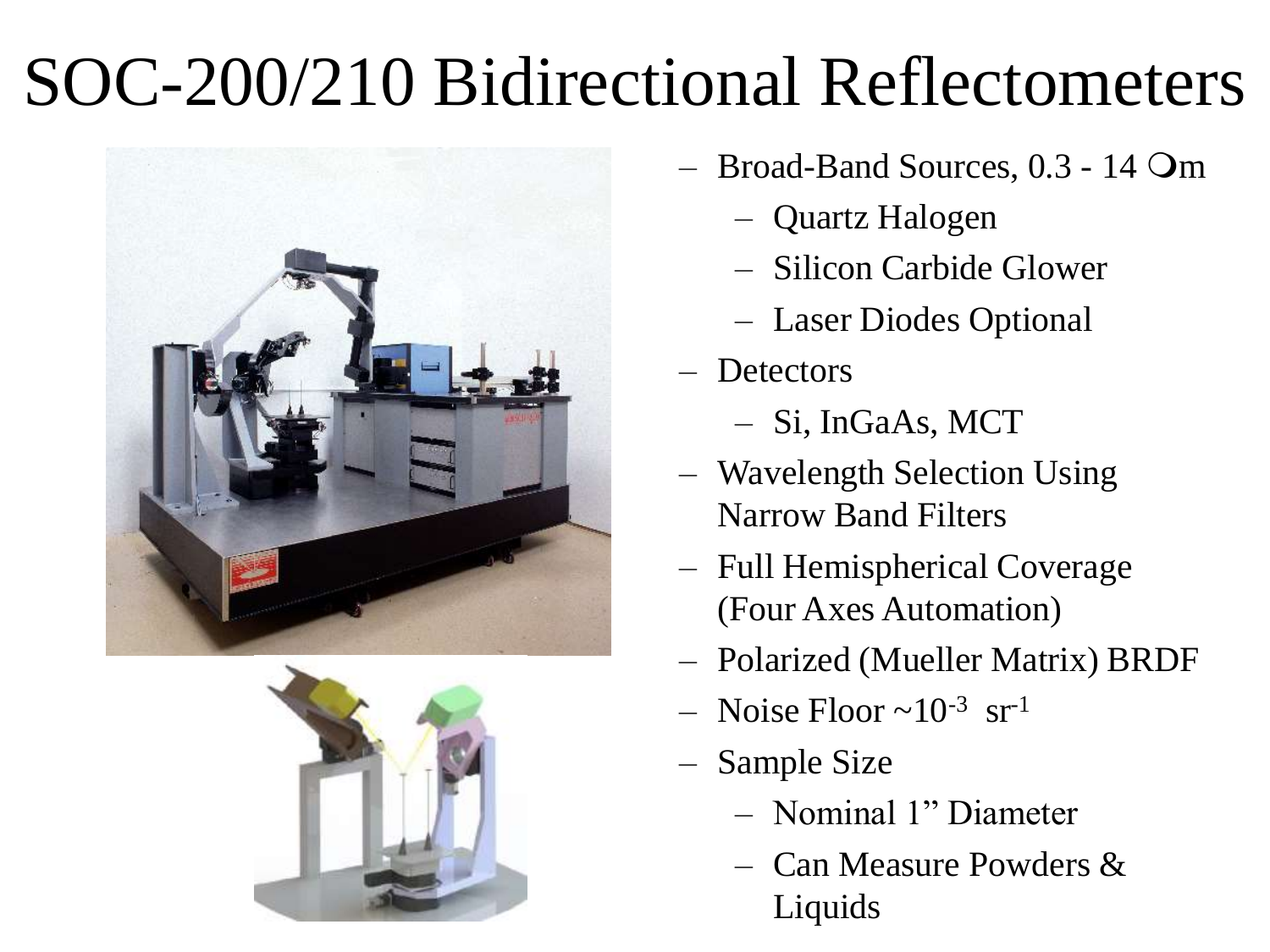# SOC-600 HHDR

#### Hand-Held Instrument Simultaneous HDR and BRDF Measurements



- Measures BRDF of A Sample at Over 30,000 Reflected Angles
- Reflectance Angles, With  $0^\circ$  **O**  $\Box$ , **O**  $\sim 90^\circ$  , and  $-10^{\circ}$  0  $\overline{X}_{\square}$  0  $190^{\circ}$
- Incident Angles From  $0^{\circ}$  to  $85^{\circ}$
- $-3 5$  and  $8 12$  Om
- Computes In-Band DR From BRDF
- Frame Rates Up To 60 Per-Second
- Accuracy up to  $\sim 10^{-6}$  sr<sup>-1</sup>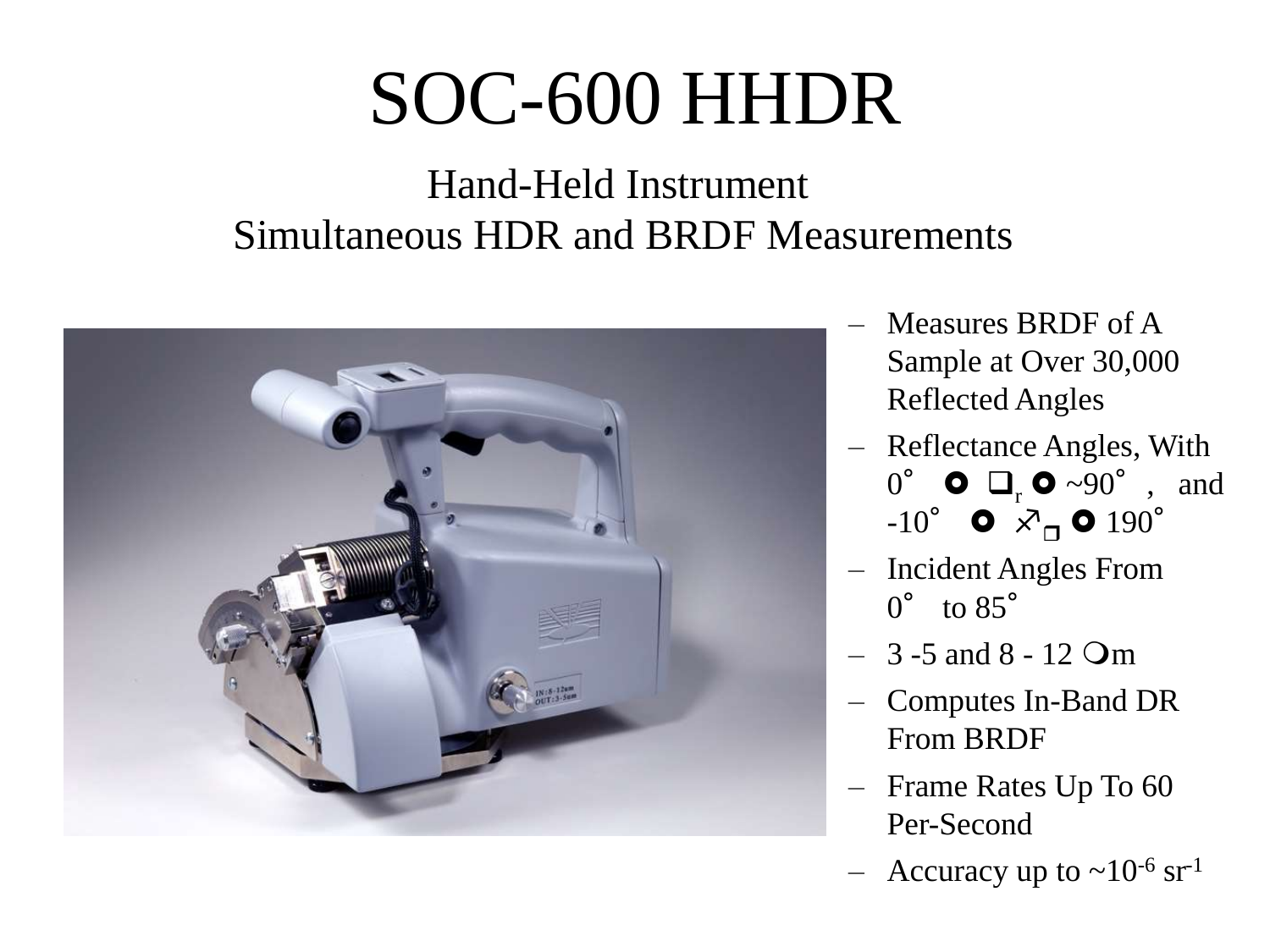### Angular Imaging Collects Scatter From Half-Hemisphere

Ellipsoidal Mirror Gathers Scattered Light From Slightly More Than Half-Hemisphere and Directs It To Second Focus Collimating Mirror Past Second Focus Maps Angular Distribution to Spatial Distribution on Focal-Plane Array

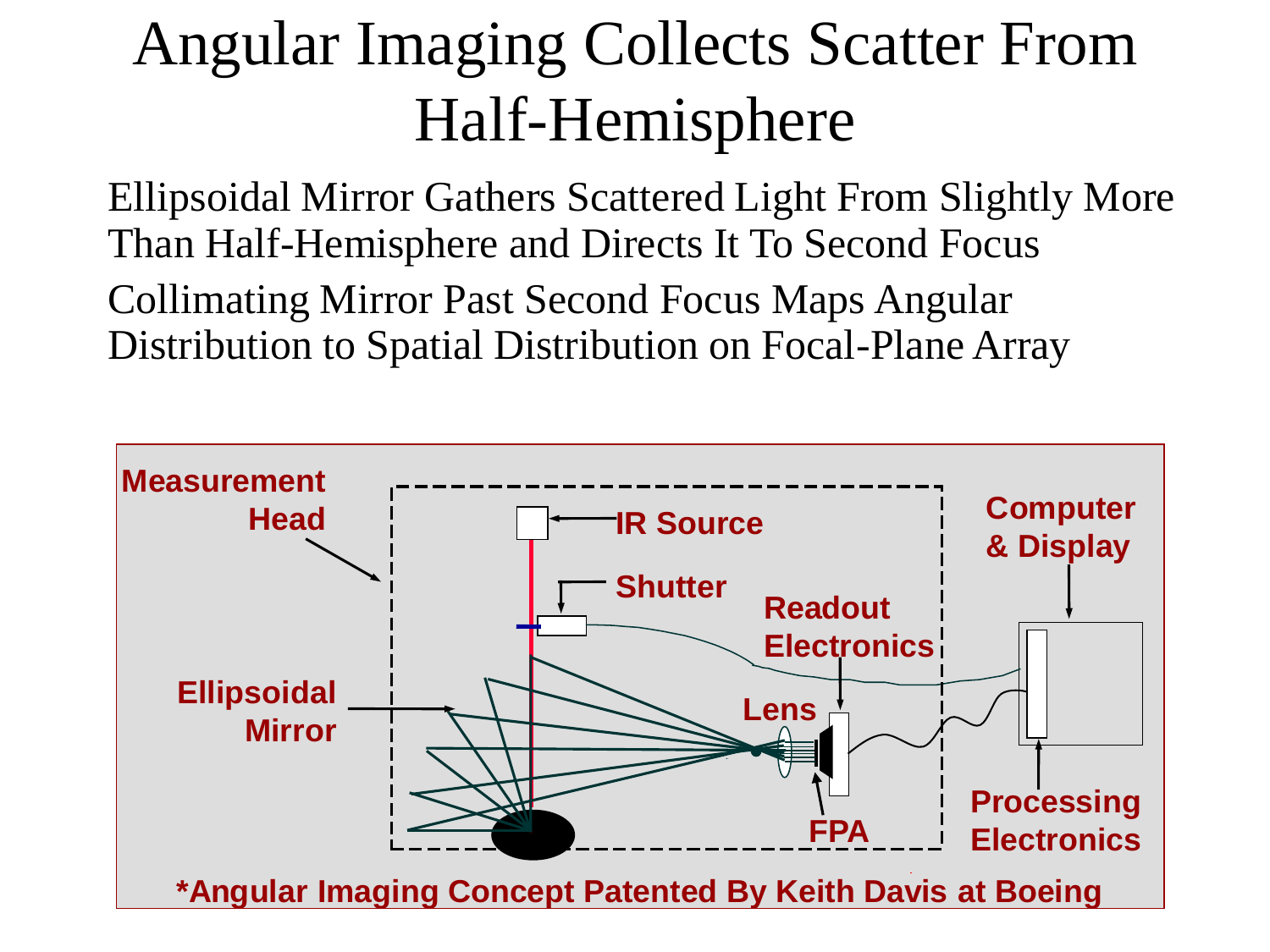### Gray Paint Measured at  $50\Box$  Incidence  $3-5$  M



- HHDR Reported HDR: 0.133
- SOC Measured HDR: 0.148
	- Averaged uniformly across 3-5 band
	- HDR Changes from 0.060 at  $3 \square m$  to 0.19 at  $5 \square m$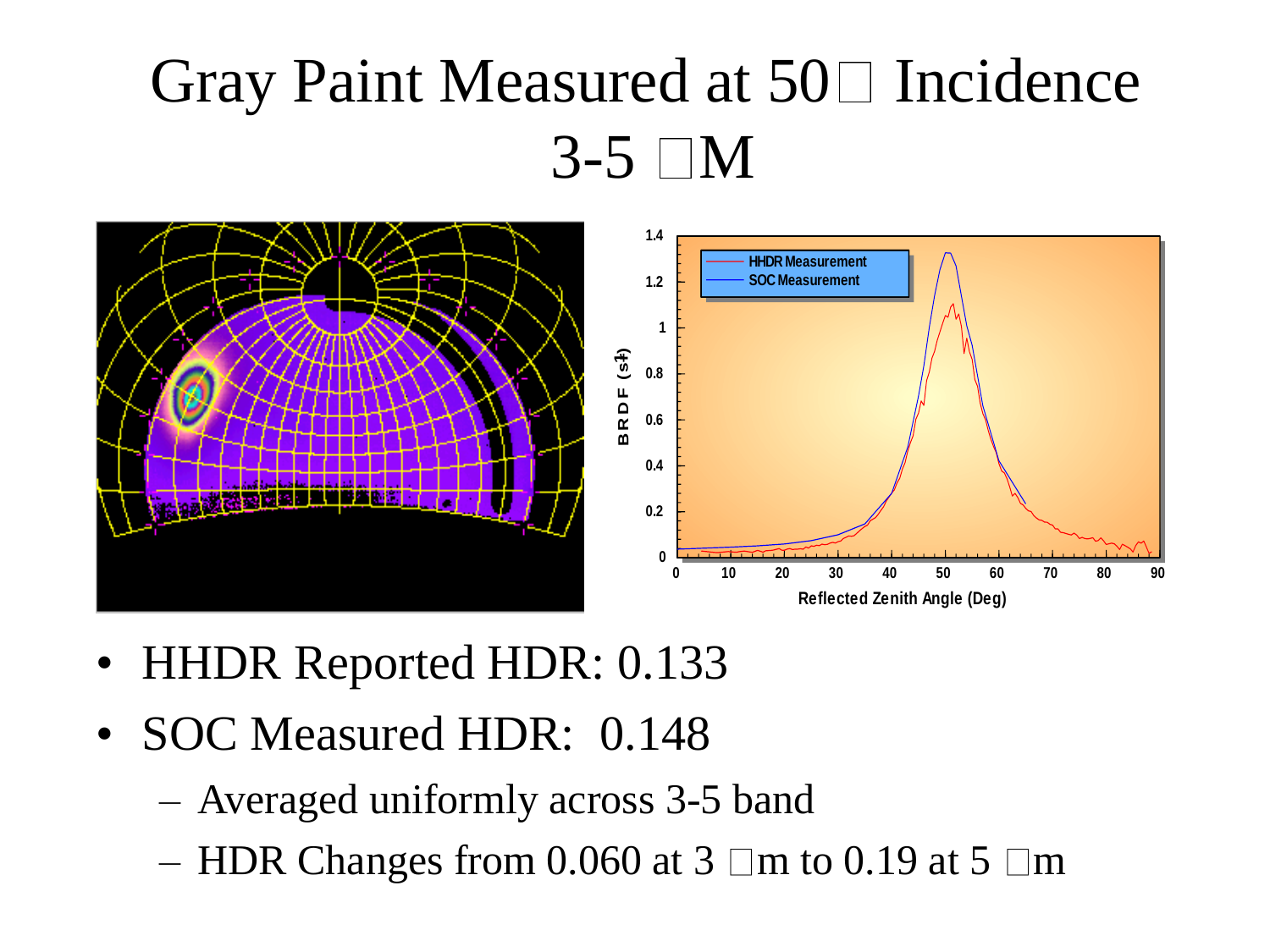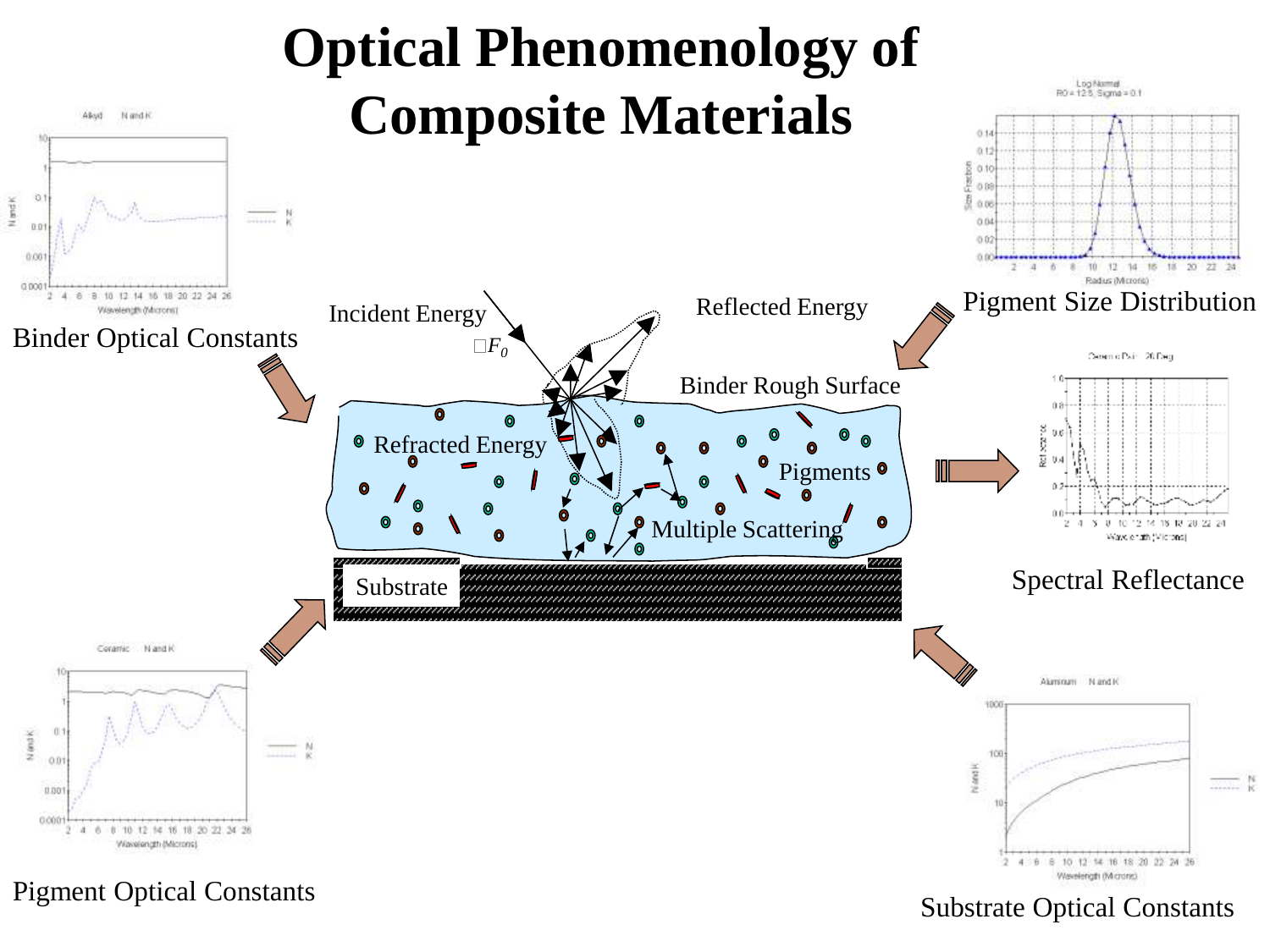# Analytical Techniques

- Mie/Non-Spherical Techniques for Calculating Pigment Single Scattering
- Multiple Scattering Radiative Transfer Used for Volume Scattering
- Rough Surface Scattering Used for Binder Interface
- Radiative Coupling of Surface and Volume Scattering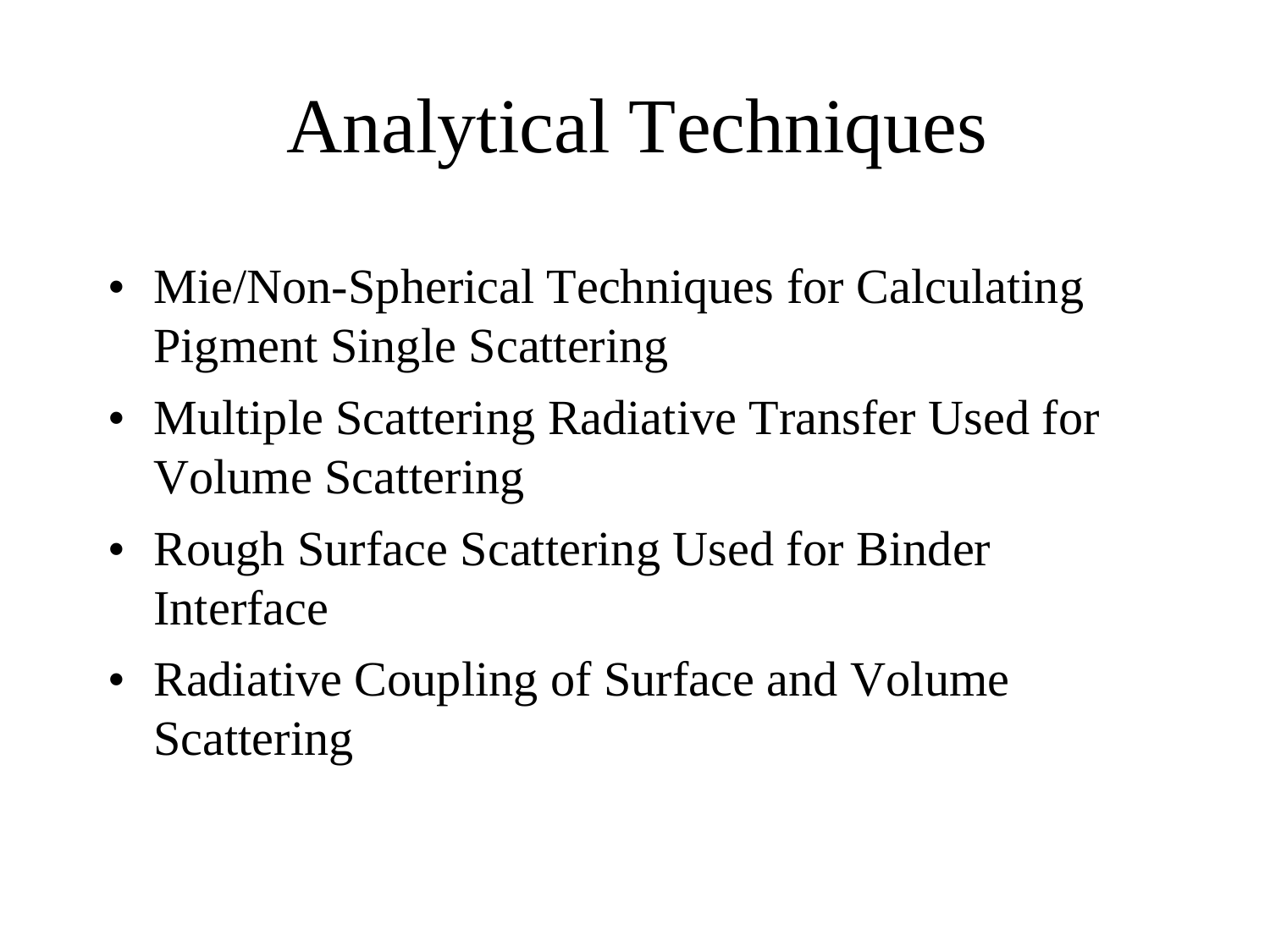# Scattering Coatings Computer Aided Design (ScatCad) Code

- Implements Single Scattering and Multiple Scattering Radiative Transfer Techniques for Engineering Analysis of Pigmented Coatings
- Predicts the Spectral BRDF and HDR Based on the Optical Constants and Micro-Physical Composition of the Coating
- PC Based
- Provides Modules for Optical Constant Analysis
- Interfaces to SOC-200/600 BDR and SOC-100/400 HDR Measurement Systems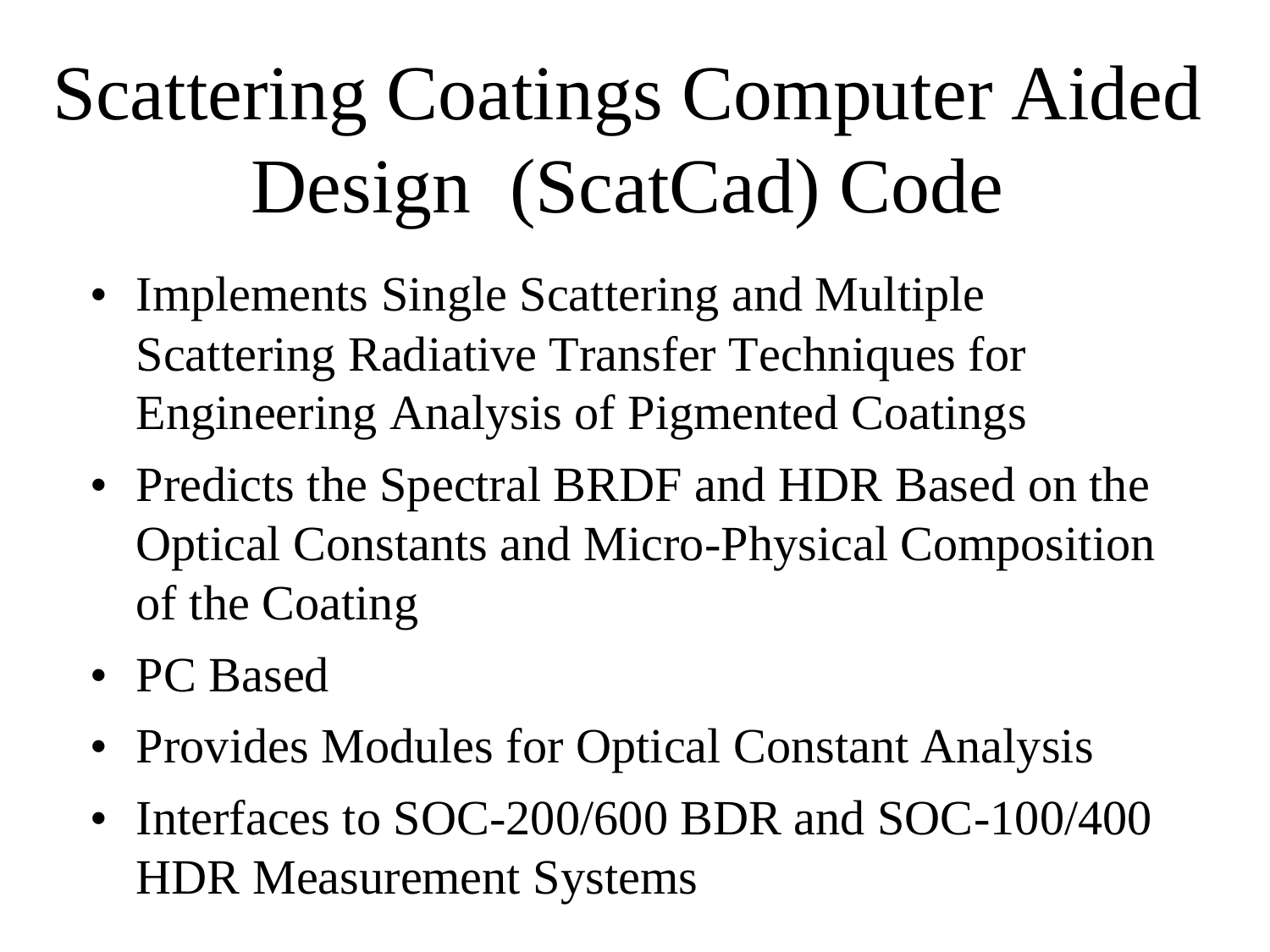## Analysis Based Coatings Design







#### ScatCad Analysis



ģ  $\overline{y}$ 4 18 18 28 22 24 12 Wayelenath (Microns)

Ceremic Paint, 20 Deci-

Spectral Directional and Bidirectional Reflectance











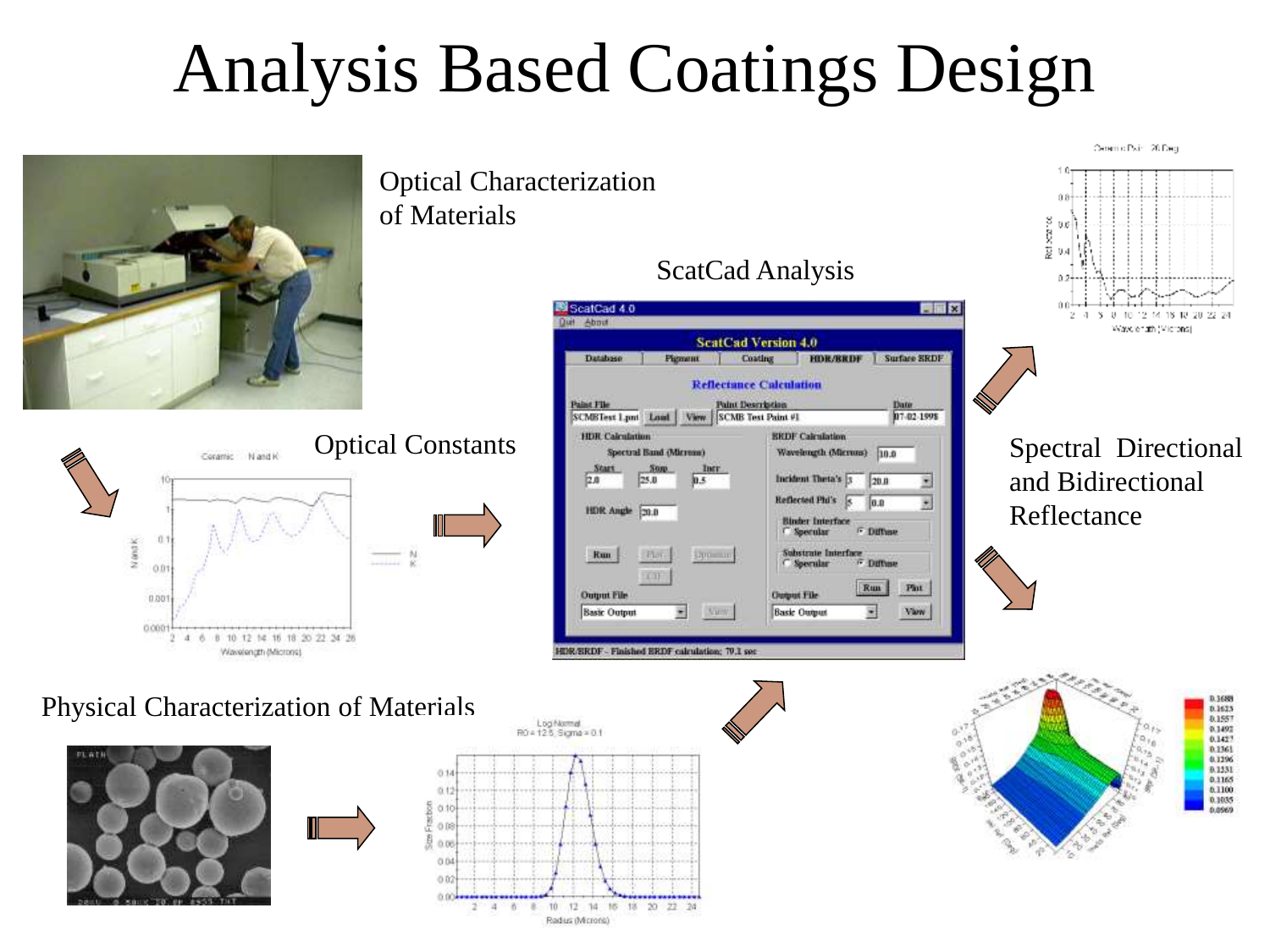# Pigment Single Scattering

- Mie Theory for Homogeneous and Layered Spherical Pigments
	- 20 Layer Sphere Algorithm Developed by Weisbrod (MDTI-TM-92-01, McDonnell Douglas, 1992)
- Non-Spherical Single Scattering Techniques
	- Henyey-Greenstein, 2 Parameter Phase Function
	- T-Matrix for Axially Symmetric Particles (Mishchenko, *Appl. Opt*., **32**, 4652-4666, 1993)
	- Discrete Dipole Approximation for Non-Homogeneous/Irregular Particles (Draine and Flatau, *J. Opt. Soc. Am*., **11**, 1491-1499, 1994)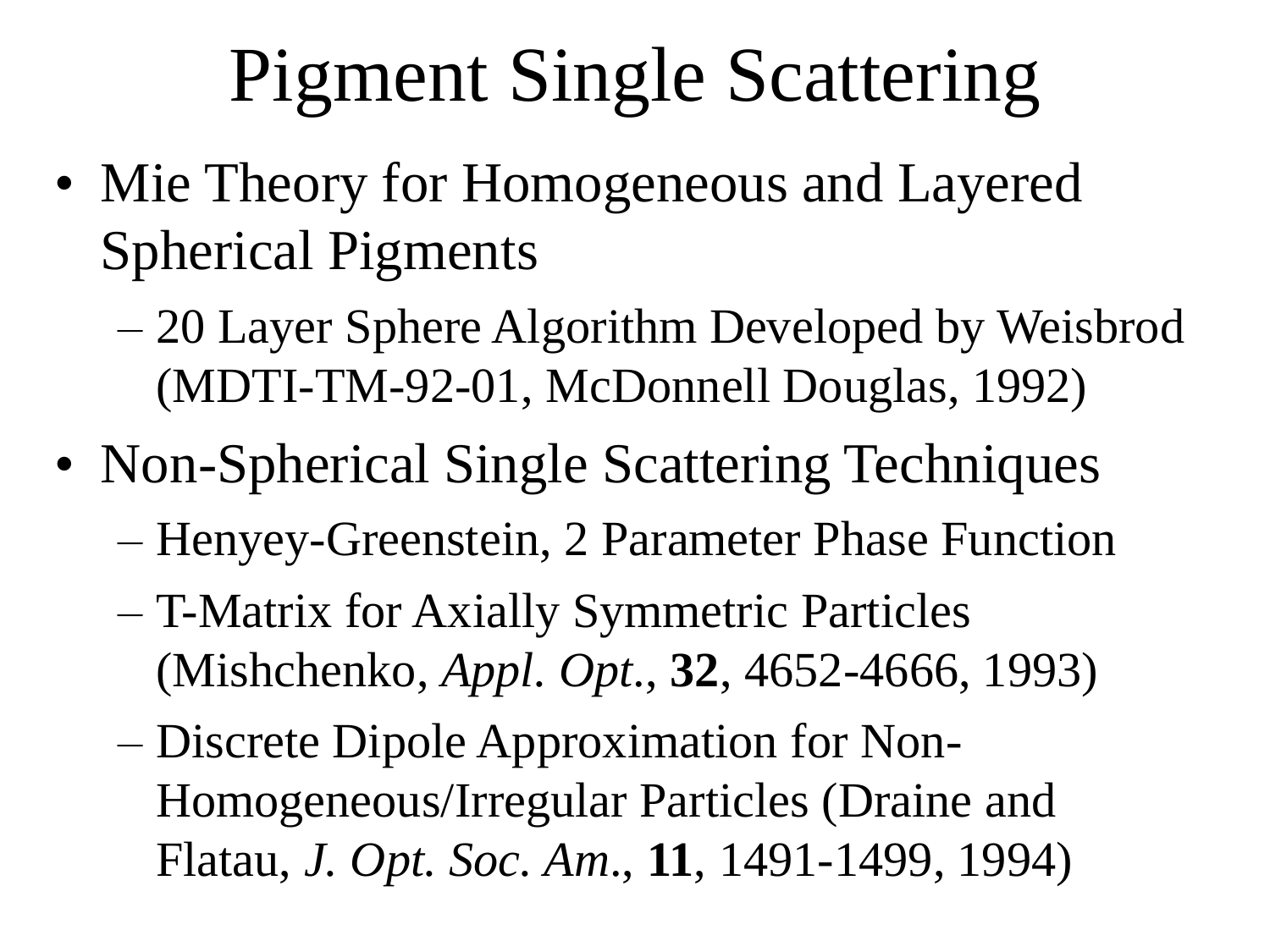## Radiative Transfer Analysis

Radiative Transfer Equation

$$
\mu \frac{dI(\theta,\phi)}{d\tau} = -I(\theta,\phi) + \frac{\omega_0}{4\pi} \int_{4\pi} p(\theta',\phi',\theta,\phi) I(\theta',\phi') d\omega' + \frac{\omega_0}{4} p(\theta_0,\phi_0,\theta,\phi) F_o e^{-\tau/\mu_0} + (1-\omega_0) B(T).
$$

Where

 $\bullet$ <sub> $\Box$ </sub> is the single scattering albedo

 $p(\mathbf{J}', \mathbf{X}', \mathbf{J} \oplus \mathbf{X}') = p(\cos \mathbf{S})$  is the phase function

 $F<sub>o</sub>$  is the incident source radiation B(T) is the thermal emission  $Q = cos \Delta$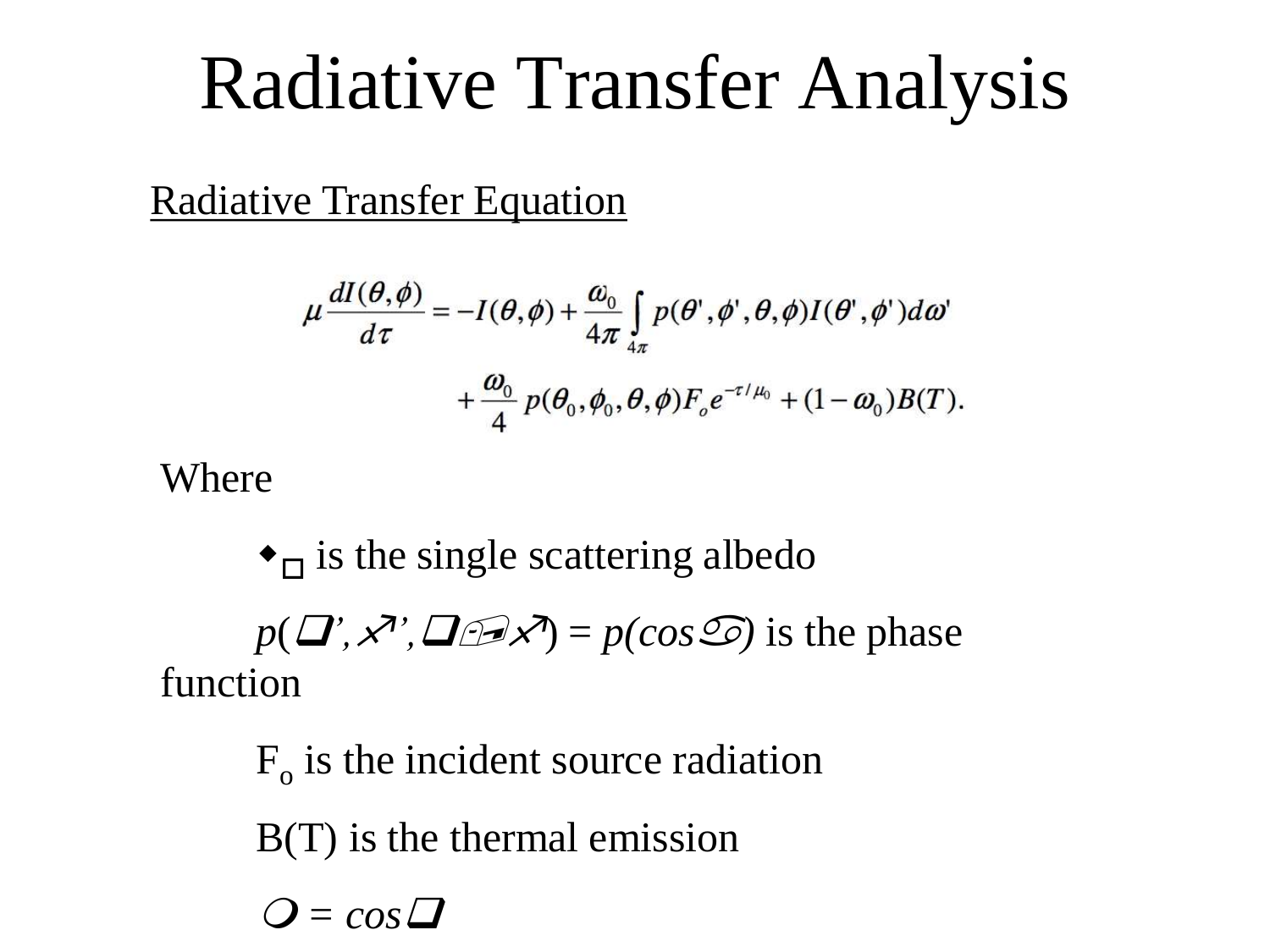

- Extension of Kubelka-Munk Two-Flux Analysis
- Uses Three-Flux Approximation to Radiative Transfer Equation
	- Provides Rapid Spectral Calculations for Design Optimization
- Considers Multiple Paint Layers Over Substrate
	- Surface Scattering Not Included
- Binder Absorption Treated as Additional Pigment Absorption mean free path =  $l_m = 1/(N\pi r^2)$   $\Delta C_{abs} = 4\pi l_m k_b / \lambda$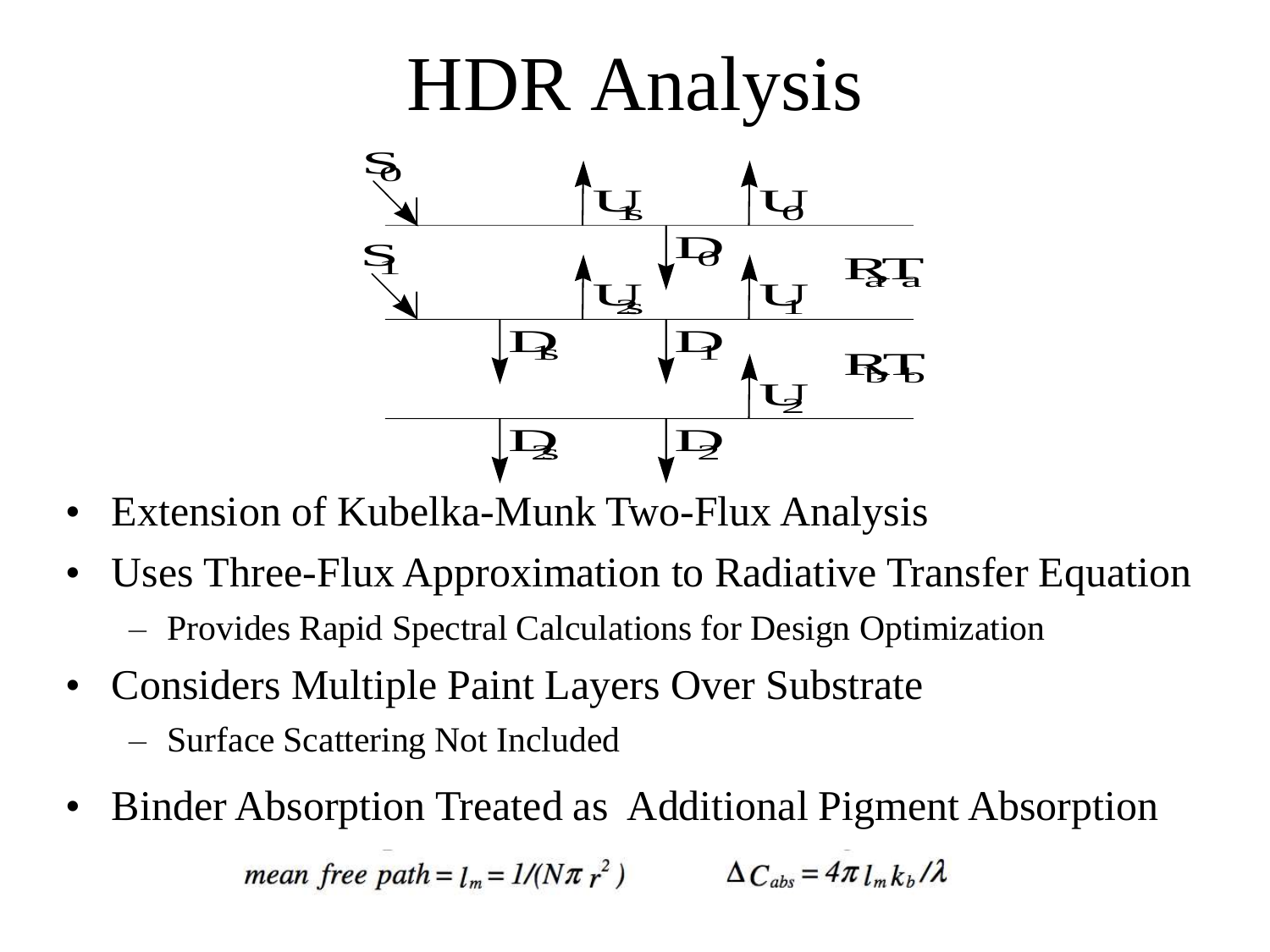### BRDF Analysis - Adding/Doubling

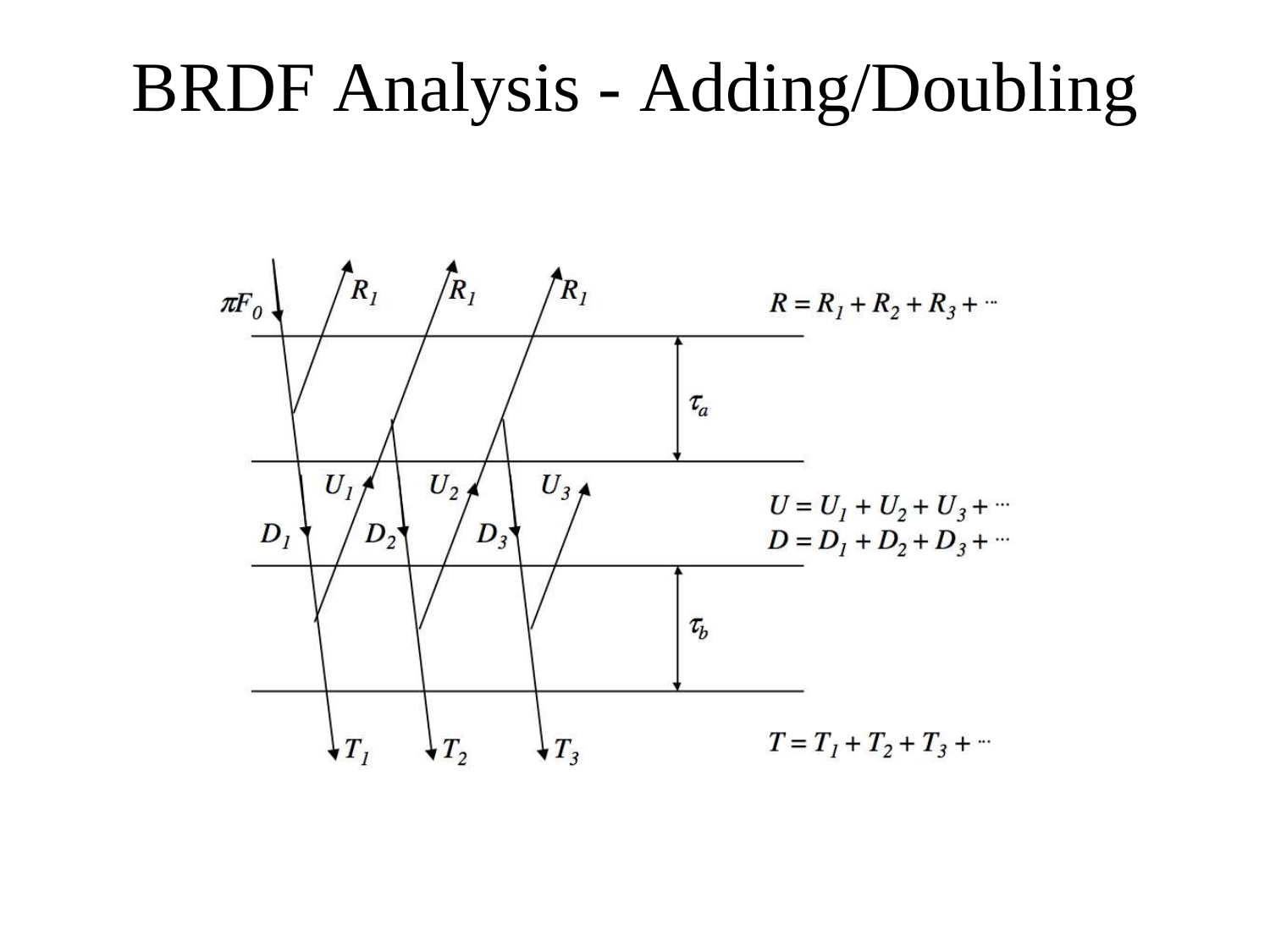## Rough Surface Scattering



#### **Slightly Rough Surfaces**

- •Rice perturbation model
- •Roughness is isotropic
- •Surface slopes are small
- RMS roughness height  $< \lambda/2\pi$

#### **Very Rough Surfaces**

- •Tangent-plane approximation
- •Roughness is isotropic
- $\cdot$ Surface curvature  $<< 1$
- •Correlation length << Sample Length
- •No multiple scattering
- •No shadowing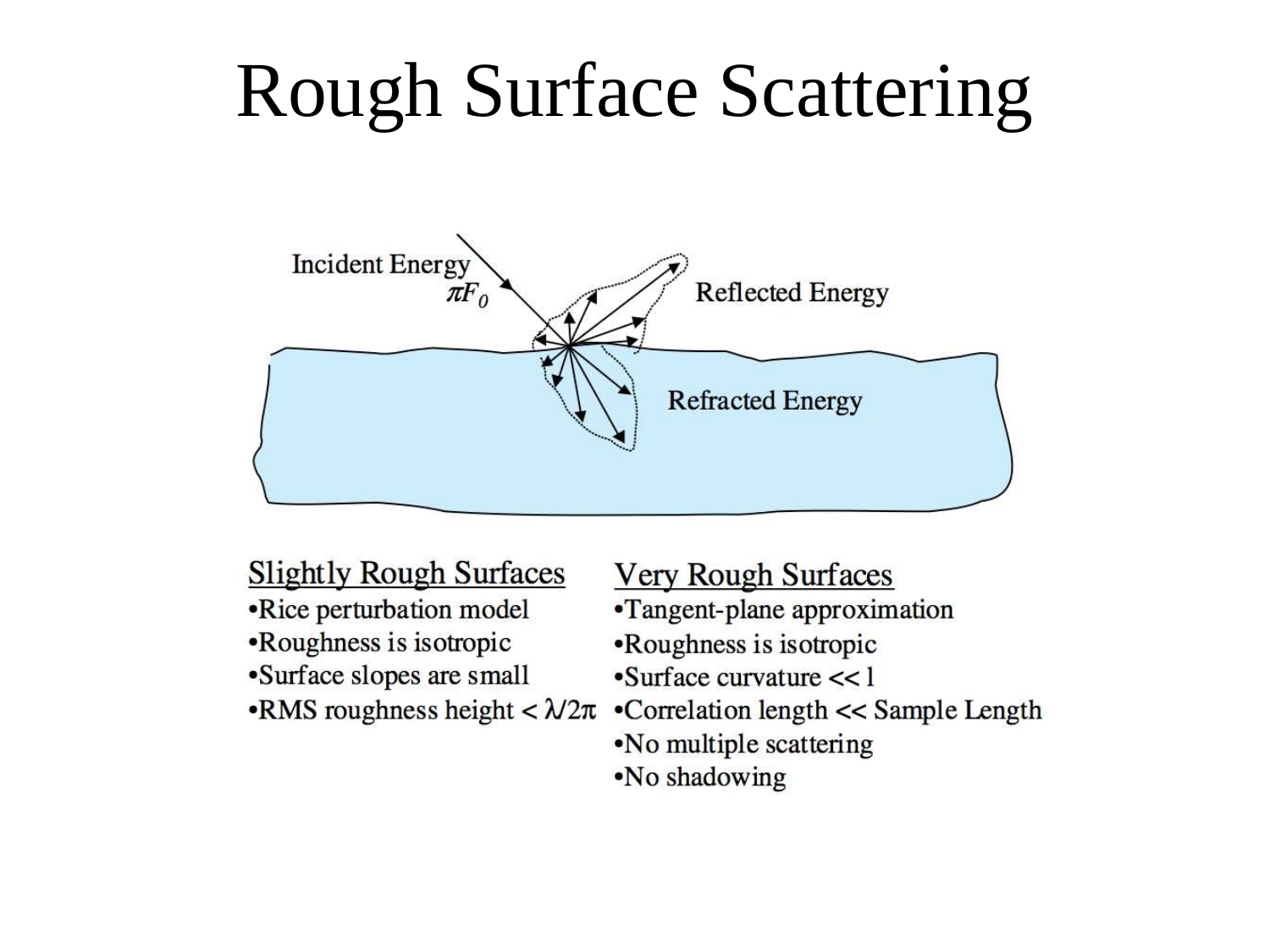## Model Versus Measurement



Ceramic (Fly-Ash) Pigment 10 - 70 micron diameter Log-Normal Size distribution Mean Diameter 41 microns

Pigment Modeled as Air Core and 2 Micron Ceramic Layer Alkyd Binder Surface Roughness Commensurate With Pigment Dimensions

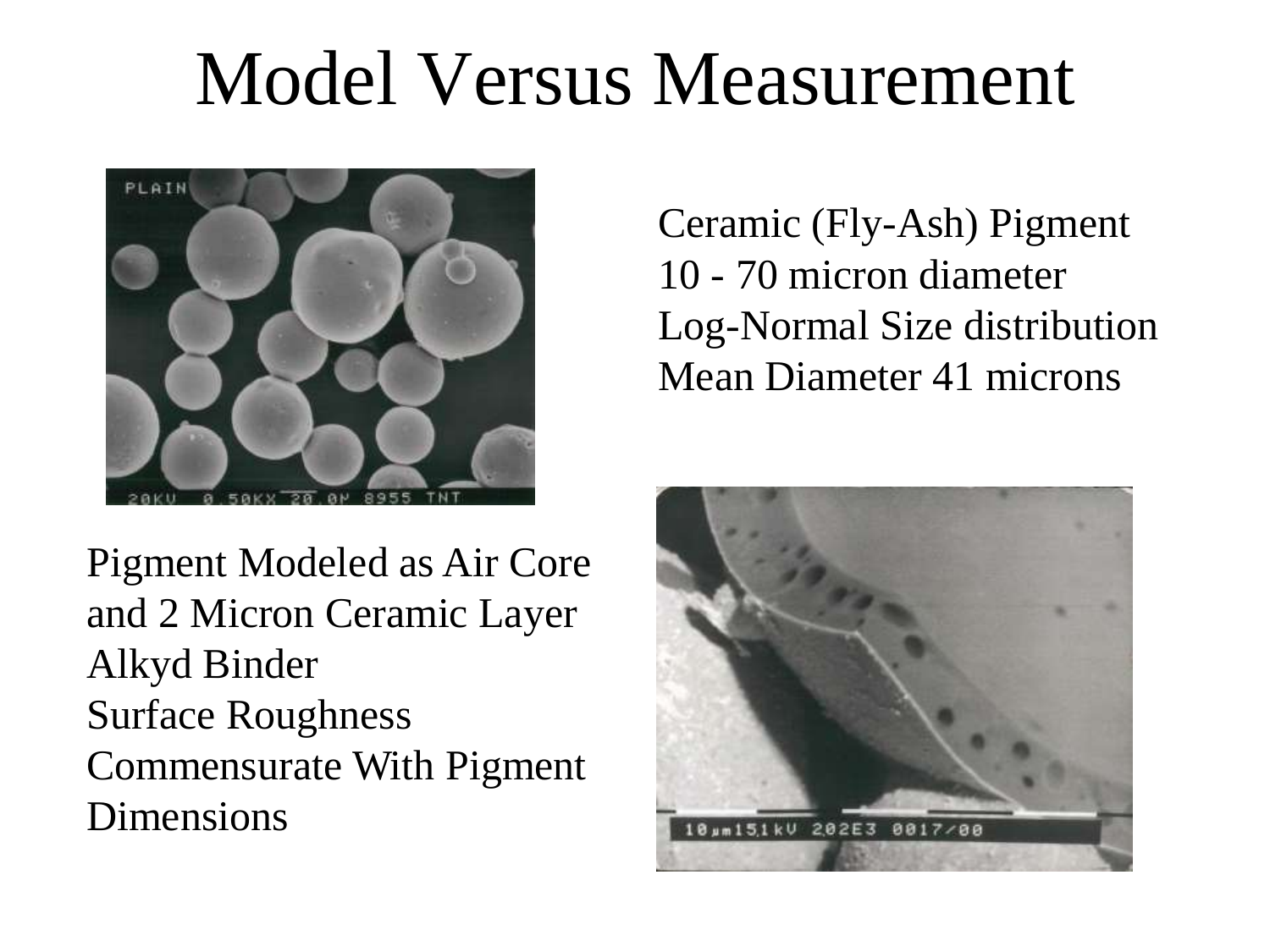# Optical Constant Determination



Alkyd Optical Constants Determined From Analysis of HDR Measurement of Thin Film Over Al Substrate

Ceramic Optical Constants Determined From Analysis of HDR Measurement of Micro-Balloon Powder

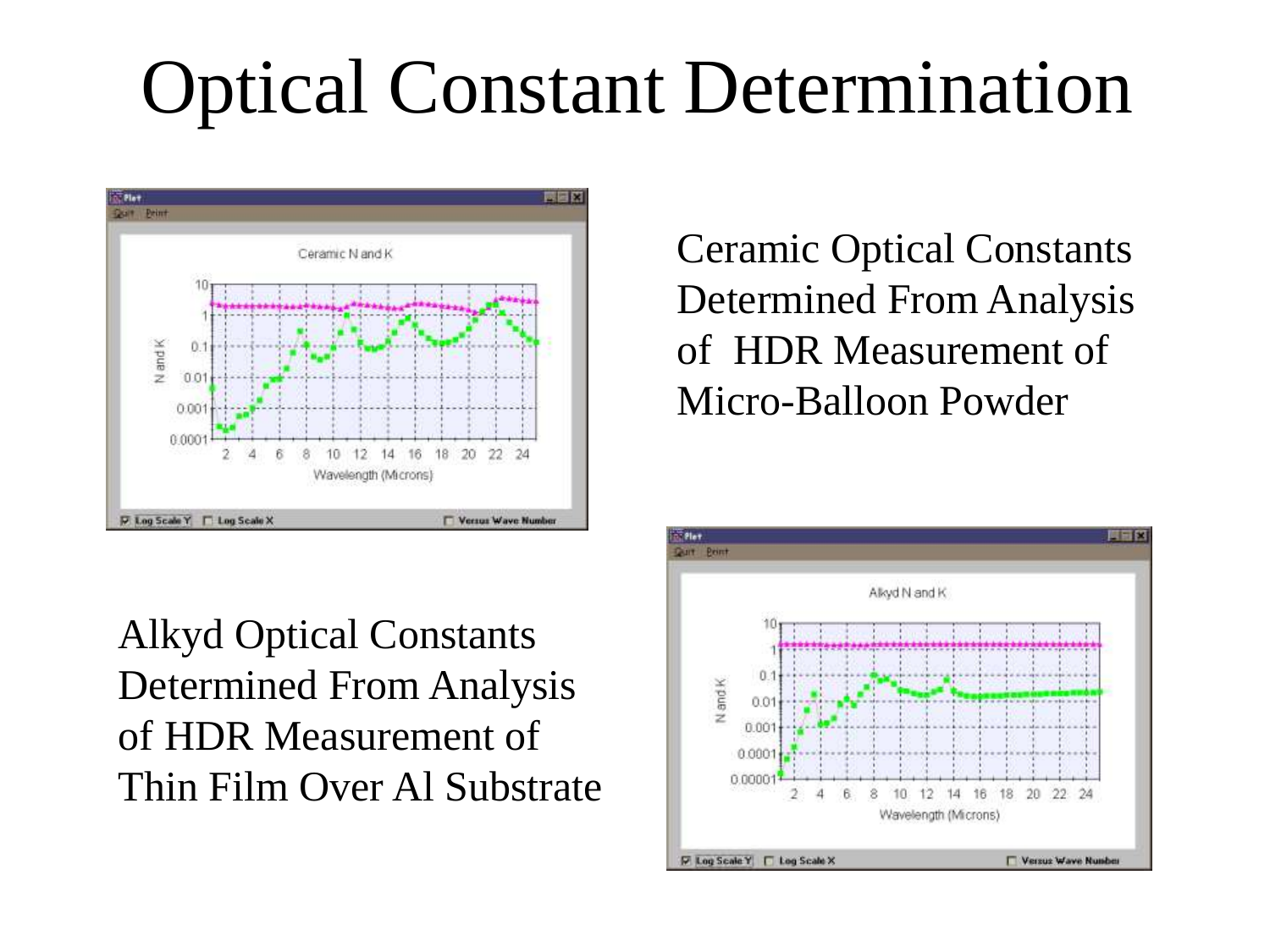### HDR Model Versus Measurements

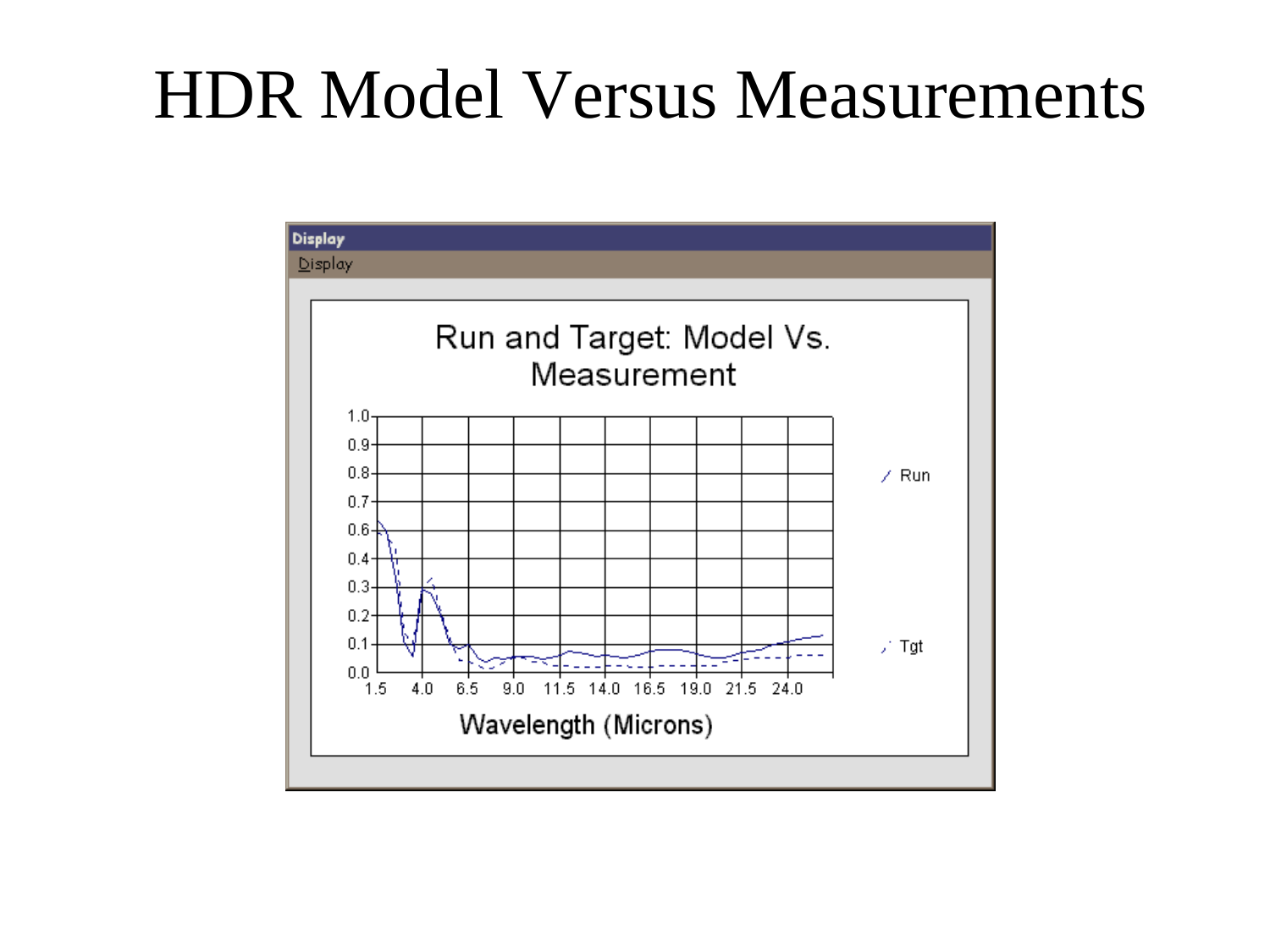### BRDF Model Versus Measurements





#### **ScatCad Calculation**

#### **Measurement**

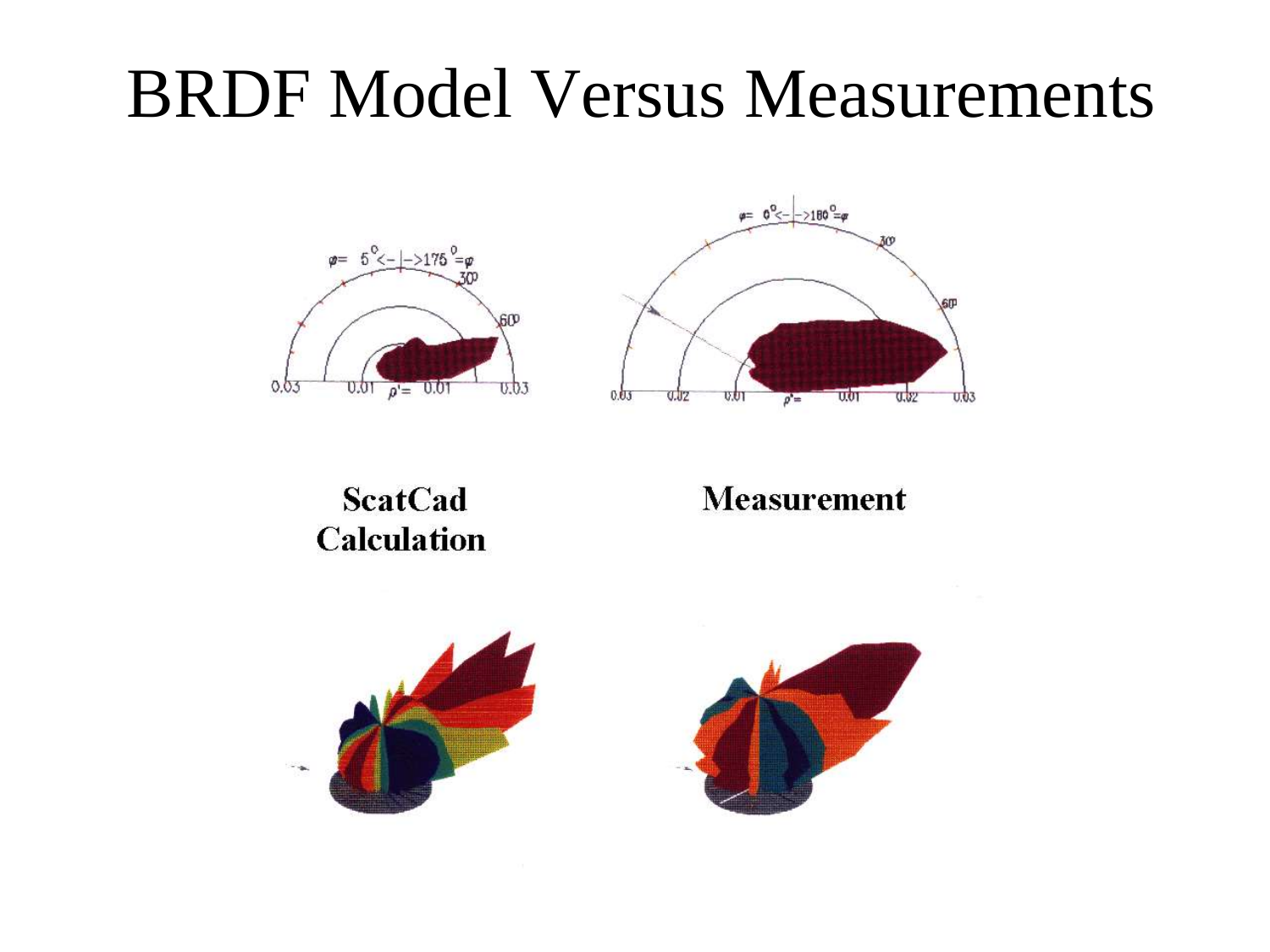# Application: Surface Finish

- BRDF Measurements/Analysis Provides Information on the Surface Finish of Materials
- Shape of the BRDF is Directly Related to Surface Roughness for Opaque Bulk Materials
- BRDF of Composite Materials (e.g., Paints) Includes Volume and Surface Scattering Contributions
- Comparison of BRDF Measurements of "Clean" to "Scratched" Samples Should be Able to Quantify Roughness Statistics
- Results Run for Gold and Aluminum Samples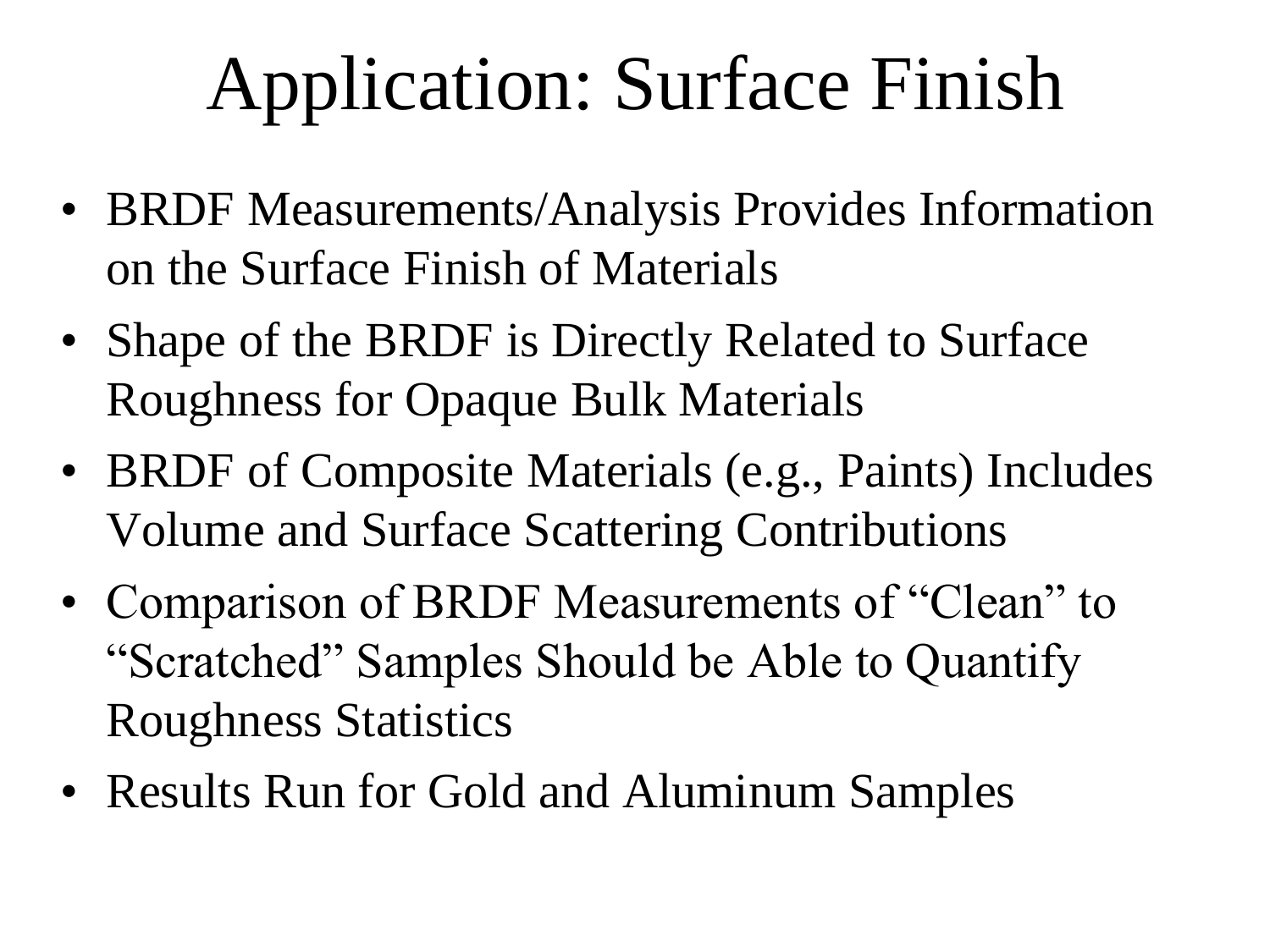# Shiny Aluminum





Surface Roughness



BRDF Measurements 3-5 m, 45 Deg

Shiny Disk, 45d, 3-5 um.col



#### BRDF Calculations



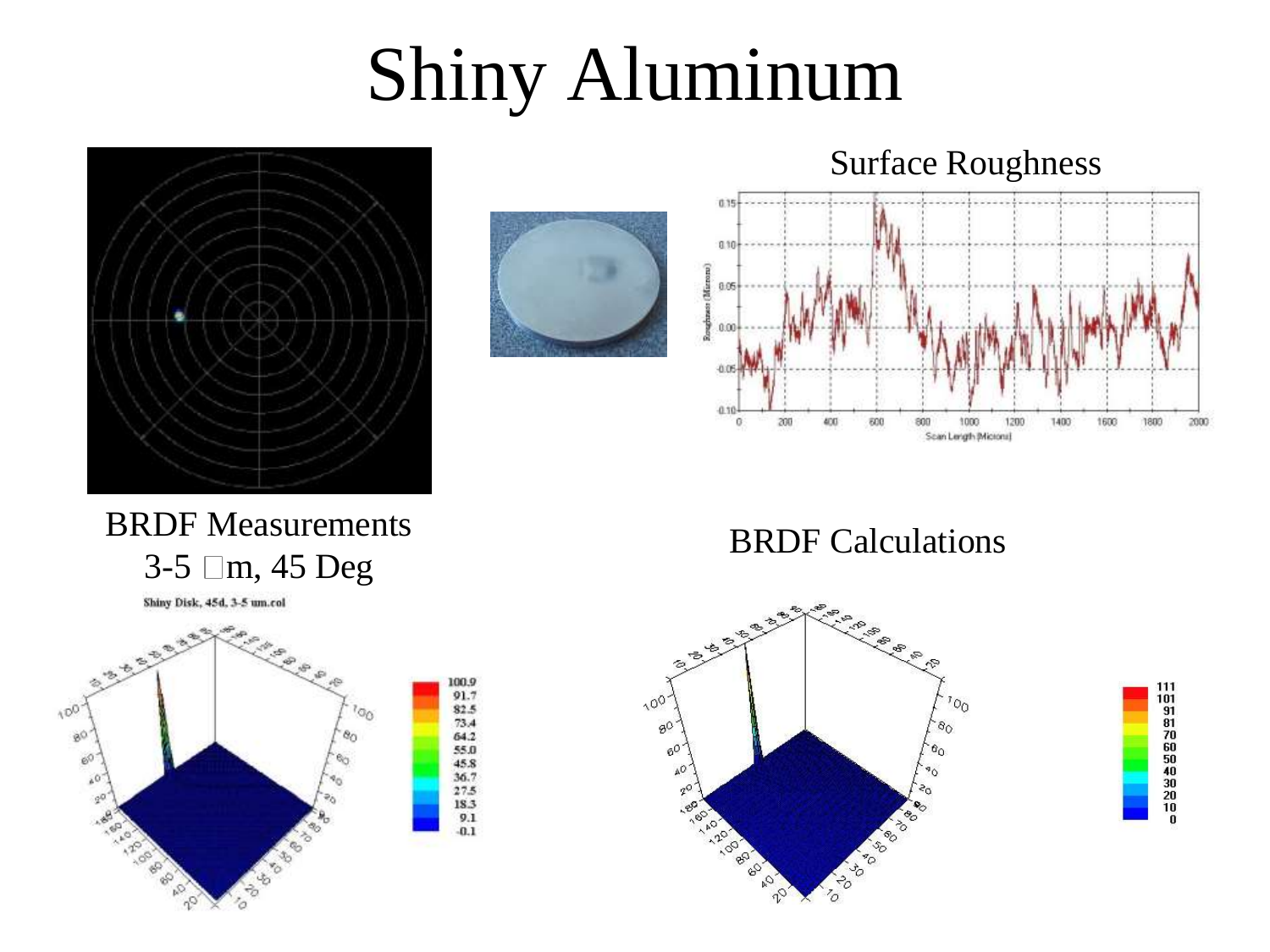## Roughened Gold





Surface Roughness



BRDF Measurements 3-5 m, 45 Deg GoldStd.col



BRDF Calculations



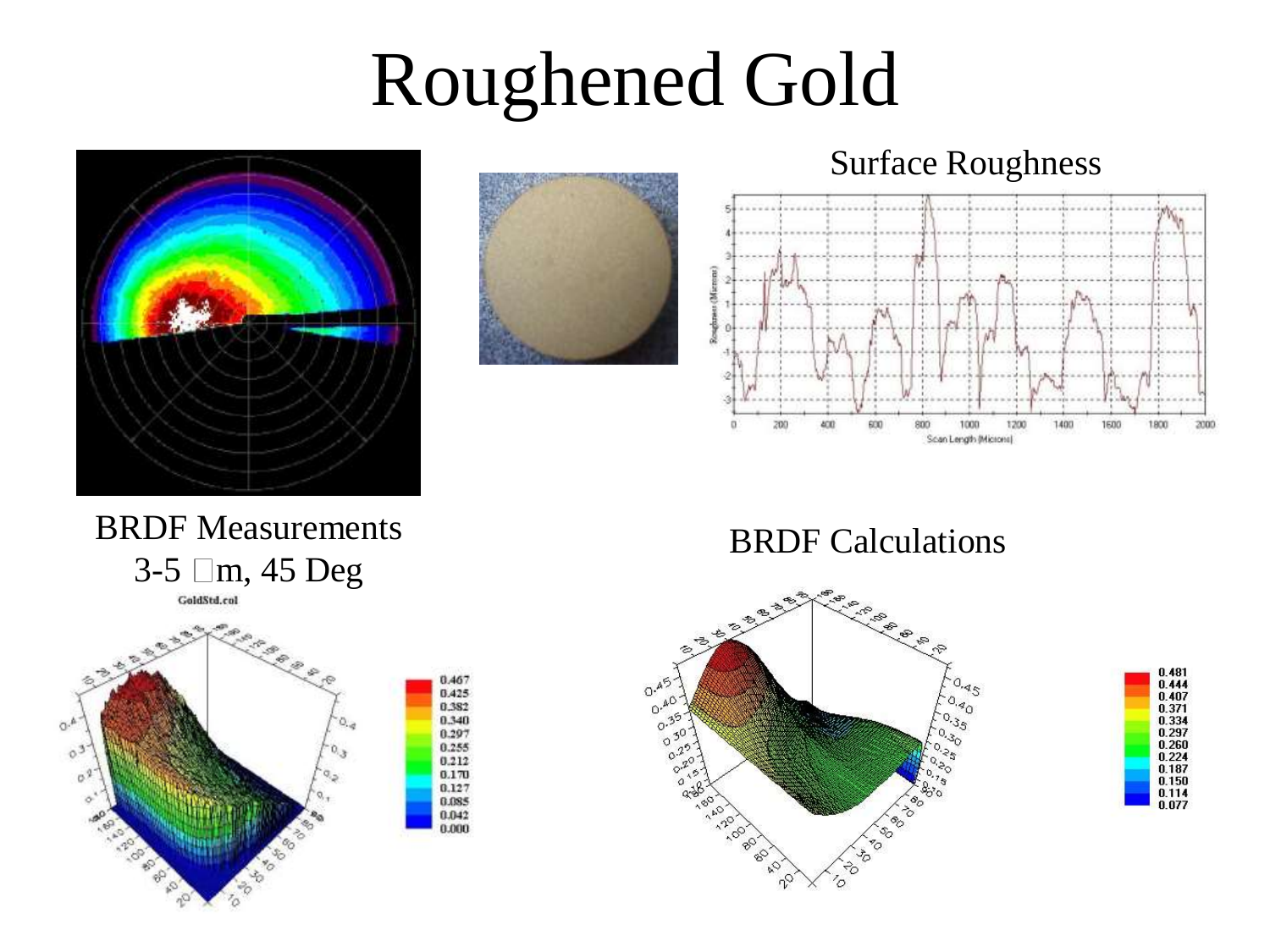# Application: Non-Isotropic Surfaces



•Engineering Applications for Thermal Design

•Ref. Seigel R. and Howell J., *Thermal Radiation Heat Transfer*, McGraw-Hill, 817pp, 1972

•Many Real-World Materials Exhibit Surface Structure (e.g., Cloth, Bark)

#### •Provides Challenges For BRDF Measurement And Representation

Angle of emission, B, deg

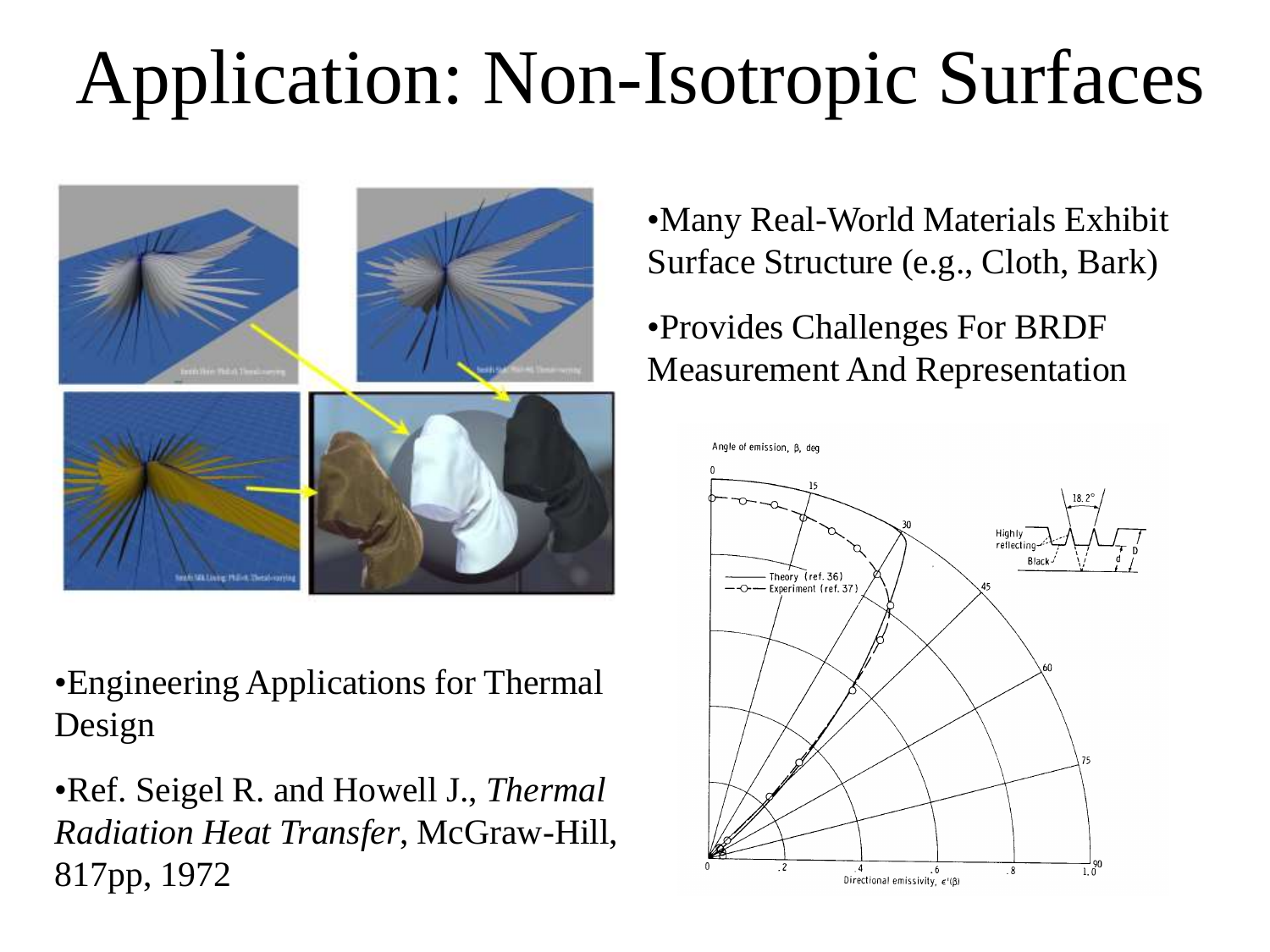## Model/Measurement Comparison



ScatCad Prediction **Measurement** 

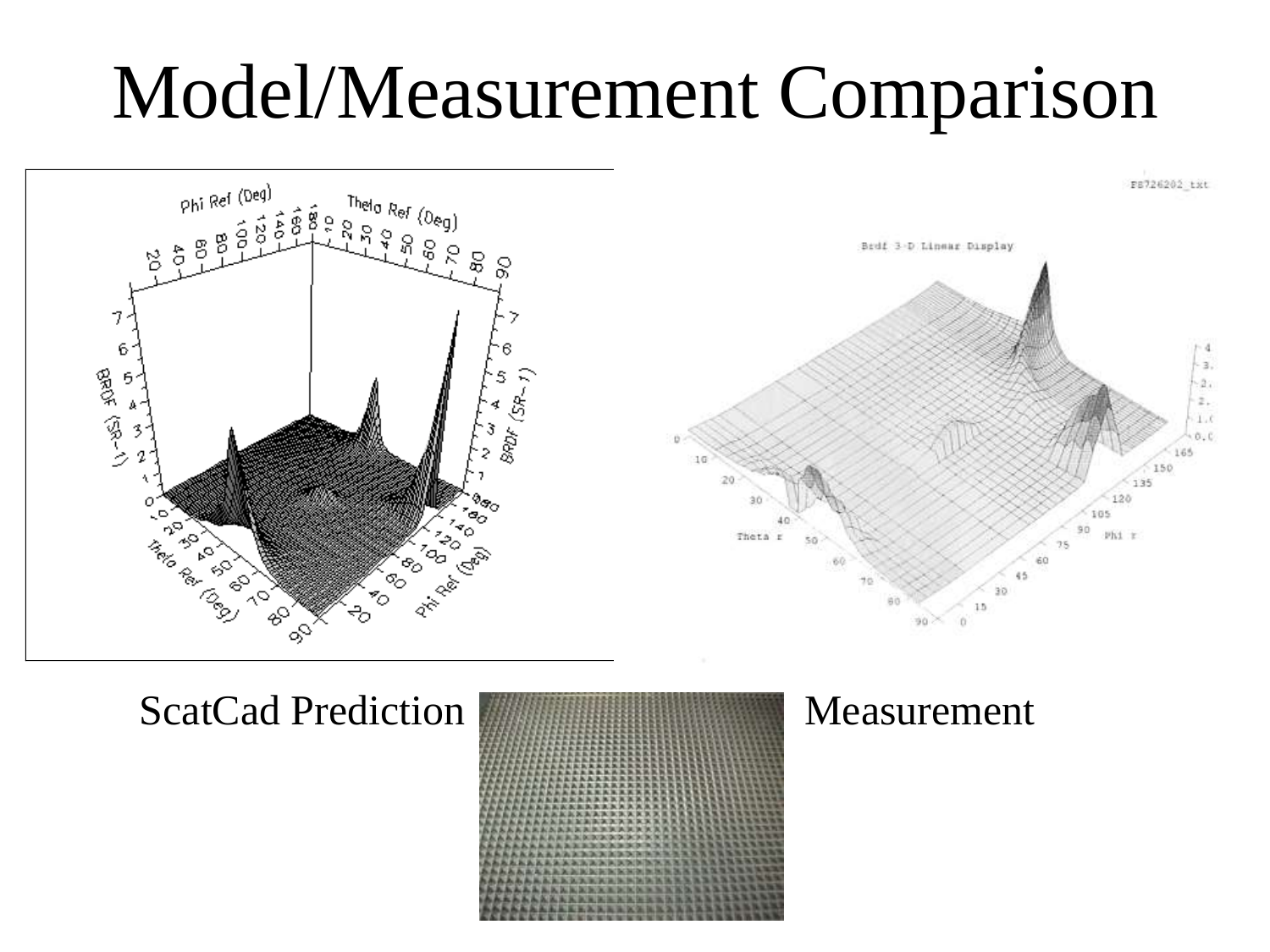## Computer rendered character from a science fiction movie.





photo rendered

Courtesy: George Borshukov, ESC Inc.